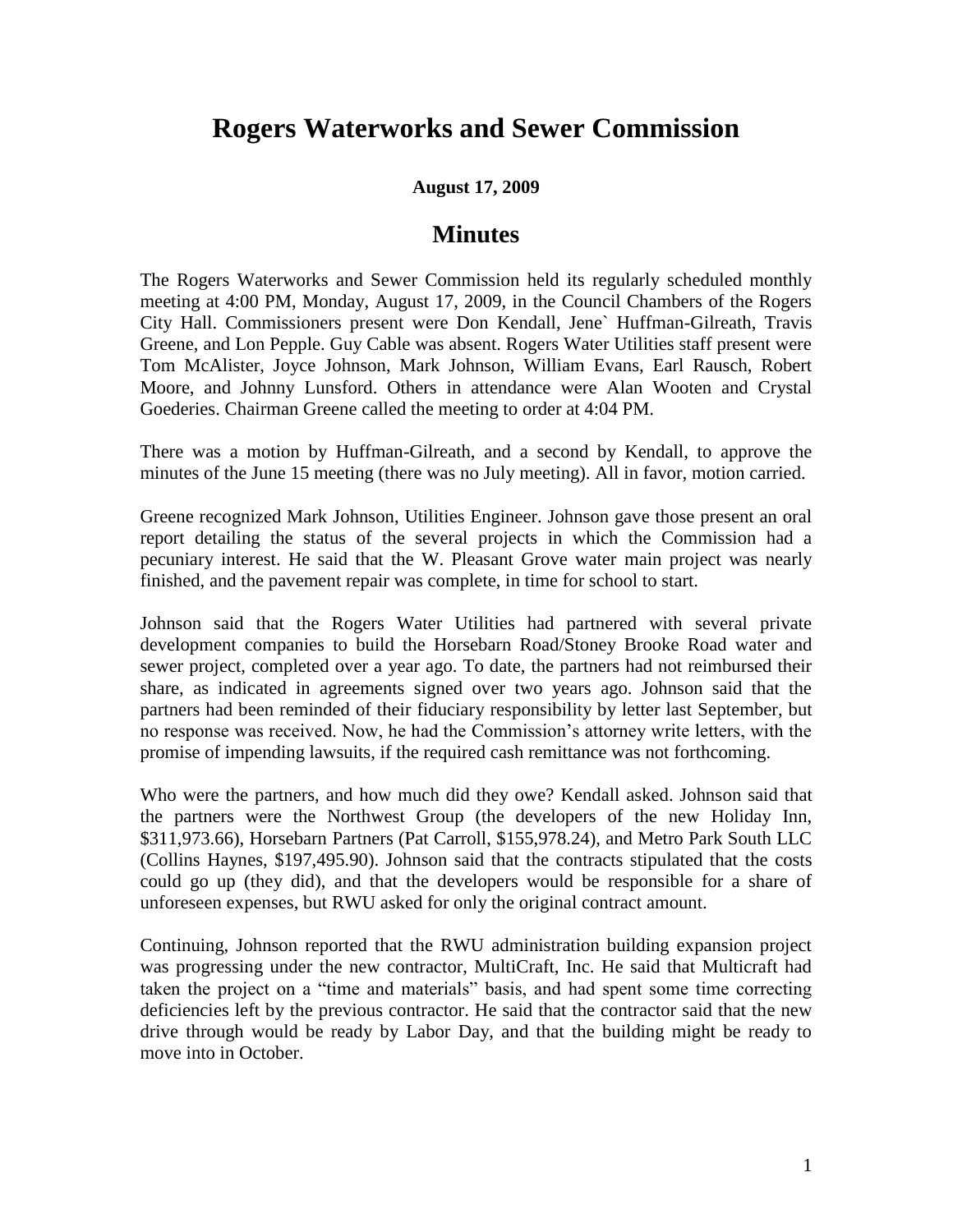Johnson said that the sludge dryer study was ongoing, with no recommendation available yet. Pepple wanted to know when a recommendation would be made? Johnson demurred, saying that only that it was a weighty problem with multiple solutions and costs. Huffman-Gilreath asked if the dryer could be used by the new Northwest Arkansas Conservation Authority (NACA) treatment plant? Greene asked if the Commission needed to hire an outside engineer to help? Johnson said that the dryer could be built to handle outside sludge. He said that NACA was busy building a wastewater treatment plant, and had little time or money for a regional sludge solution. Johnson said that there was no need to hire another engineer, that the in-house engineers were capable. The decision to go with a dryer (as opposed to hauling the wet solids to the Arkansas River valley to be used as fertilizer/soil amendment) had not been made yet. Drying sludge was not yet a popular method of disposal, but Johnson said that Fayetteville was seriously considering the same dryer (Rogers was looking at).

Continuing, Johnson said that Hutchens Construction had been hired to repair the damage done to New Hope Road near Craig Circle caused by sewer department workers as they attempted to bypass pump sewage around a manhole to be repaired. He said that the contractor would remove the top layer of asphalt, closing three lanes of traffic at a time, lay down HMAC, and repaint. Johnson said that the new elevated tank at S.  $24<sup>th</sup>$  St. at Lilac was painted and ready to put into service.

Johnson said that the Arkansas Highway and Transportation Department was considering his request to allow construction in the controlled access near the New Hope Road interchange with Interstate Highway 540. He said that that the AHTD would not approve the hanging of a large water main on a proposed Fir Street bridge due to safety reasons.

Johnson said that the City's plan to widen Bellview Road would necessitate the relocation of some 12-inch water main, but the timing of the proposed street project was not yet known. He said that the proposed sewer replacement project in the Rogers Heights Addition was on hold for additional review. He said that the plans to replace the sewer system on E. Spruce and N. "B" and "C" Streets had been bid, and bids were opened today.

Greene recognized Joyce Johnson, Utilities Controller. Johnson presented the Commission with financial sheets for June and July. Addressing the month of June, which is also the year-end statements, Johnson showed the Commissioners what they already knew: a loss in the water department for FY '09 of over \$427,000. She said that when the budget was prepared last spring, she projected a very small profit for the year. With a sales drop of 5.2 %, and a drop in impact fees of over 47%, and a drop in interest income, the result was a dismal year for the water department.

Kendall asked Johnson about the water and sewer reserves. Johnson said that income in excess of expenditures were invested and these funds fit into one of two broad categories: restricted or unrestricted. Restricted funds were funds that could not be spent (debt service reserves, deposits) or were restricted in what the funds could be used for (impact fees, depreciation). She said that, usually once a year, she moved monies from restricted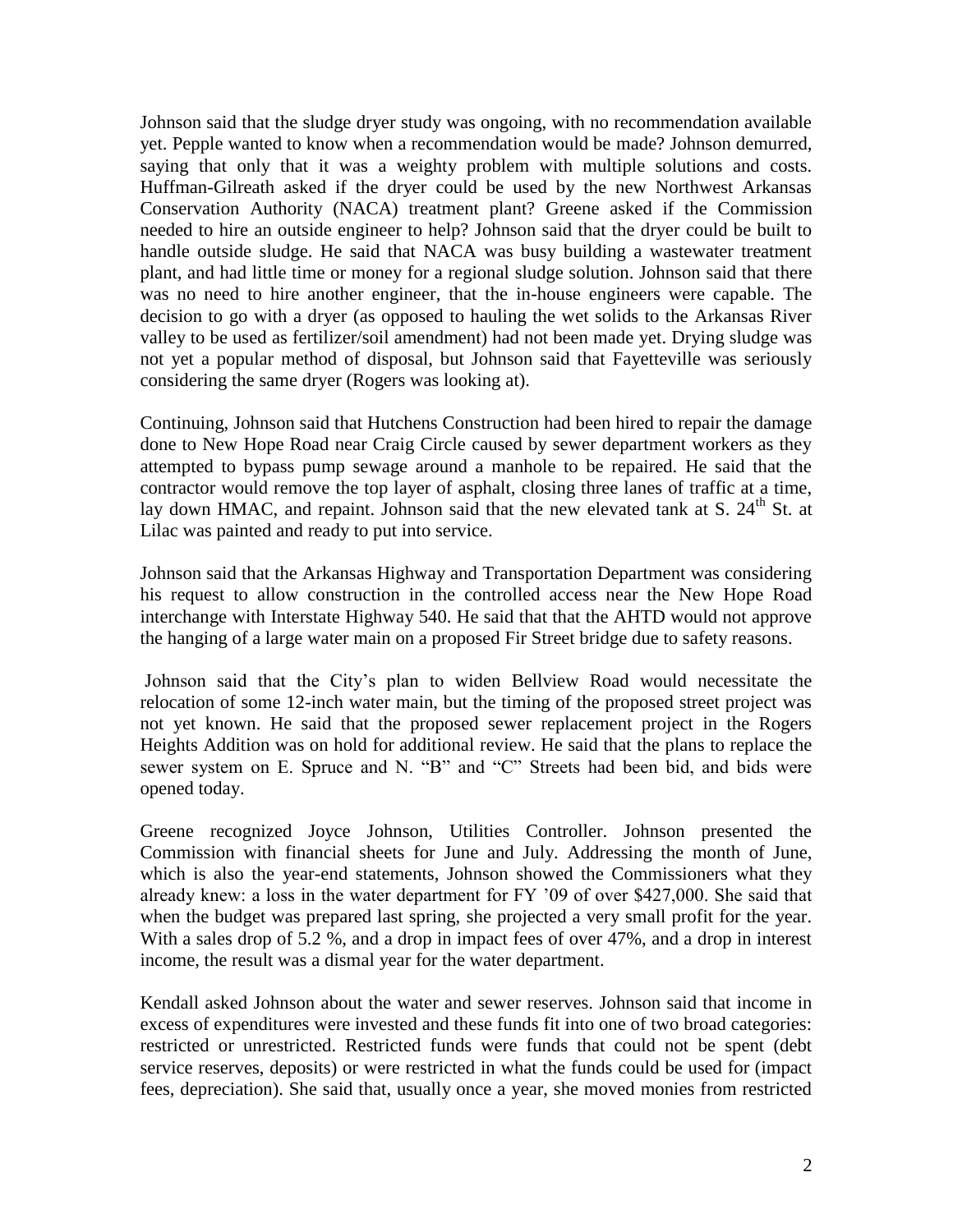to unrestricted reserves, to reimburse the unrestricted funds for capital outlays for system improvements.

Kendall asked where the money came from to move the sewer lines to get out of the way of the Perry Road interchange. Tom McAlister said the money came from unrestricted sewer department reserves initially. Kendall wanted to know if there were any more surprises like that (large capital intensive projects on the horizon)? Mark Johnson said no.

Joyce Johnson said that water sales were up for July, but sewer sales were down from a year ago. She opined that the reason for the drop in sewer sales was the popularity of the no sewer charge irrigation meters. She said that the water department showed a small profit in July.

Pepple asked if, with the financial sheets every month, Johnson might include a summary to help explain the numbers. Johnson said that she would do that.

Greene recognized Alan Wooten, managing partner for Warner, Smith, and Harris, LLC, the Commission's lawyers. Wooten gave the Commission a brief history of the illegal exaction lawsuit before Judge Clinger. He said that two previous lawsuits, filed by the same attorney, had been thrown out of different courts for different reasons. Now, Bentonville builder Bill Burkhart had joined the NWA Home Builders Association in an illegal exaction/illegal expenditure lawsuit. The Judge had thrown out NWAHBA as a plaintiff. He also ruled that the illegal expenditure part of the suit was invalid; however, the Burkhart complaint would probably go through, and the plaintiff's attorney would be advertising for additional plaintiffs. He said that the case would go to trial and be tried on its merits next year. Wooten said that he thought the fees were legally exacted, but, given the vagaries of courts and juries, a verdict could not be predicted. Worst case scenario, the Commission would have to give back all the fees, plus pay plaintiff's lawyer fees.

Kendall asked how much was the contingent liability? Joyce Johnson said that about \$6.7 million had been collected since 2004.

Continuing, Wooten said that his firm had sent letters to the three partners on the Horsebarn Road waterline project, demanding payment in twenty days. He opined that, if it became necessary to file suit for breach of contract, it might be easy to get a judgment, but harder to get any money, given the hard economic times.

Wooten said that the surety bond for Bossler Construction, Travelers Insurance, had hired another contractor to replace Bossler, who willingly defaulted on the Rogers Water Utilities Administration Building expansion project. He said that Traveler's had submitted a takeover agreement for signature by RWU, but it called for the waiver of rights to liquidated damages, which could amount to a large sum of money. Hence, there was no takeover agreement. Wooten said that when the contract amount had been expended, and the building project was not complete, then legal action would probably be required to complete the job and sue for liquidated damages.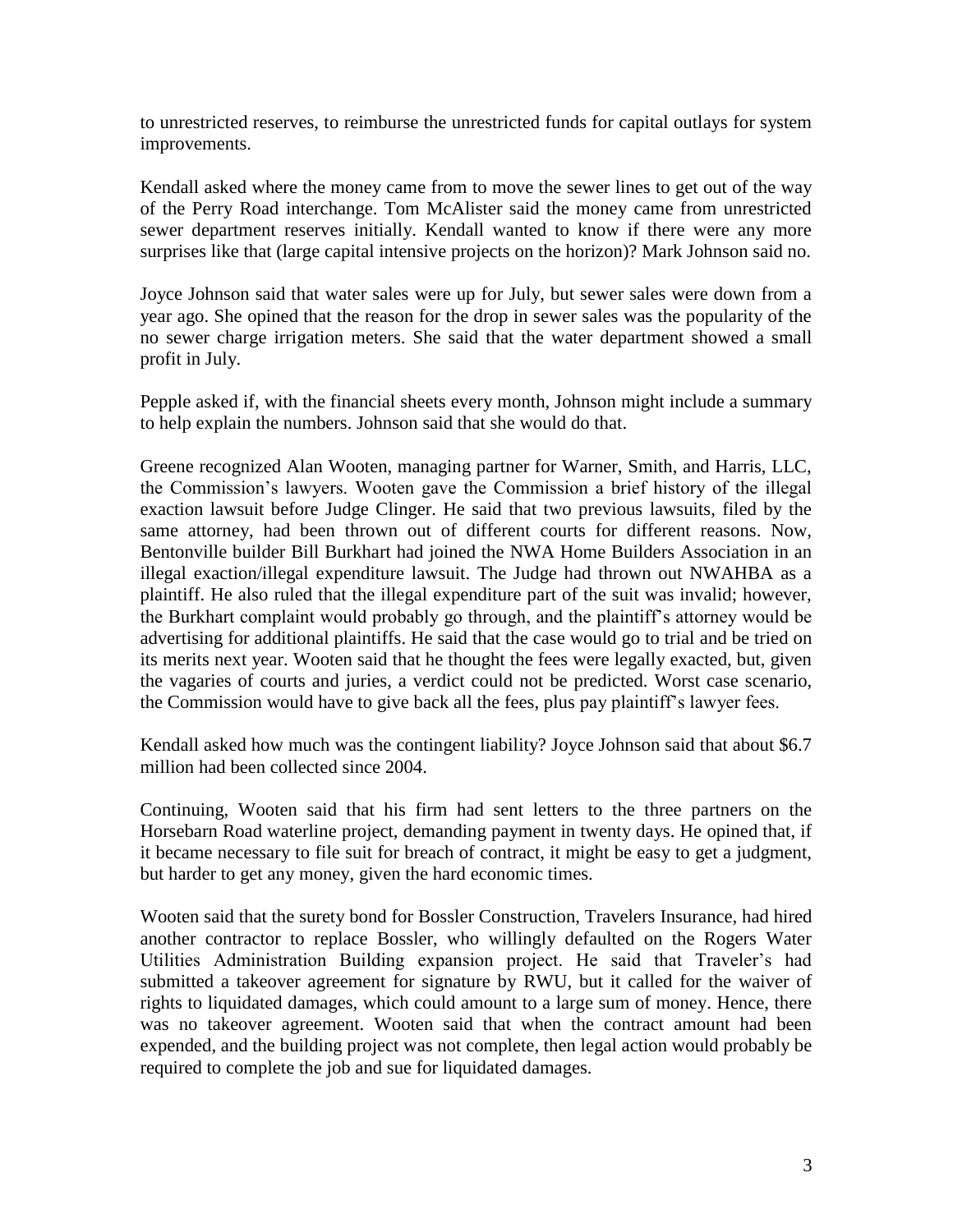Greene recognized Mark Johnson again. Johnson presented the Commission with a bid tabulation for the proposed sewer replacement project on N. "C" and "B" Streets, and E. Spruce St. There were eight bids; the lowest was from NEC Construction of Rogers, for \$329,879.40. Johnson said that NEC was qualified, and recommended the award for the stated amount. There was a motion by Pepple, second by Kendall, to approve the bid of NEC. All in favor, motion carried.

Greene recognized Tom McAlister, Utilities Manager. McAlister recapped the recent action by the Rogers City Council to raise water rates by six percent. He submitted a short spreadsheet predicting a loss for FY '10 of \$788,000. He said the rate increase would yield about \$300,000 for the remainder of the fiscal year, if consumption continued to slump.

McAlister critiqued the process by which the Commission had asked for two rate increases, a nine percent and a six percent next year, and received instead a one time six percent increase. He said that the council wanted to be apprised on some regular interim about the financial problems at RWU. He said he also thought that the Council wanted to hear about it from the Commission, rather than from himself or a paid consultant.

There was a lot of discussion about the best way to keep the Council informed. Kendall said that perhaps a report to the Public Works Committee on a quarterly basis would be sufficient. McAlister said that RWU had begun emailing the monthly financial sheets to the Council. Huffman-Gilreath suggested an updated Capital Improvement Plan (CIP), demonstrating the need to grow capital reserves. When Pepple asked if reserves would be used to operate the system, McAlister said yes.

Greene recognized Crystal Goederies. Goederies said that she represented the owner of Roller's Ridge Apartments, an unfinished 56 unit on E. Post Road. The owner, Ronnie Ball, was unable to borrow additional funds to complete the project, and she wanted to post a bond or a letter of credit for the required access fees. She said that she had talked to McAlister, Mayor Womack, and City Attorney Ben Lipscomb. Now she was before the Commission. Kendall said he did not think the Commission had authority to change the requirement of the ordinance that all fees be paid before connection to the system.

Goederies asked if the city attorney agreed that the posting of a letter of credit would satisfy the intent of the ordinance, could she then have water service? Wooten said that, if the City Attorney deemed a letter of credit to be "paid in full" as far as the law was concerned, then he saw no problem with the proposal. Otherwise, Goederies was directed to her alderman to amend the access fee ordinance. The Commission expressed its regret, but took no action on the request.

The meeting adjourned at 5:42 PM.